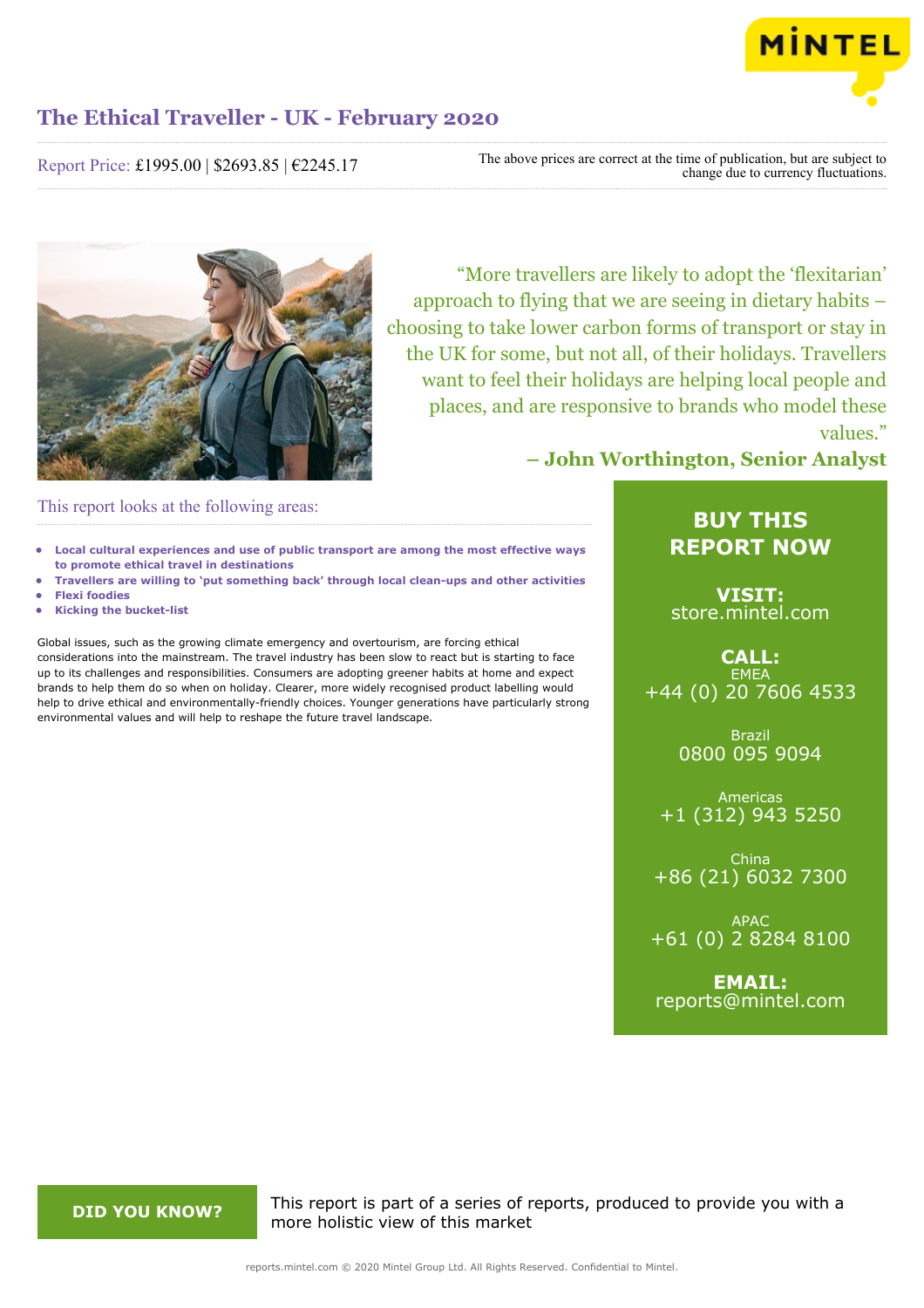

Report Price: £1995.00 | \$2693.85 | €2245.17

The above prices are correct at the time of publication, but are subject to change due to currency fluctuations.

#### **Table of Contents**

#### **Overview**

What you need to know

Covered in this Report

#### **Executive Summary**

#### The market

UK ethical consumer spend surpassed £41 billion in 2018 Figure 1: UK ethical consumer spending, 2010-18

Record travel growth poses difficult questions

Figure 2: Number of domestic and overseas holidays taken by UK residents, 2014-19

#### Travel lags behind other sectors when it comes to consumer consideration of ethical factors

Figure 3: Ethical consideration taken into account, by retail sector, January 2019

#### Companies and brands

The consumer

28% of holidaymakers are estimated to be 'soft ethicals'…

#### …and 7% are estimated to be 'hard ethicals'

Carbon reduction and recycling are the leading priorities for travellers Figure 4: Ethical travel priorities, November 2019

#### Almost half of holidaymakers have experienced guilt about flying

Figure 5: Impact of environmental concerns on flying, November 2019

Figure 6: Intentions to fly on holiday over the next five years amongst recent fliers, November 2019

#### Support for frequent flier levy

Figure 7: Attitudes towards the cost of flying, November 2019

#### Most travellers think companies should pay to make holidays more sustainable, but 39% are prepared to pay more

Half of holidaymakers think 'Fairtrade'-style labelling would nudge them into more ethical decisions

#### A good ethical reputation can boost viral marketing

Figure 8: Attitudes towards ethical travel, November 2019

#### What we think

#### **Issues and Insights**

Local cultural experiences and use of public transport are among the most effective ways to promote ethical travel in destinations

The facts

The implications

Travellers are willing to 'put something back' through local clean-ups and other activities

The facts

The implications

Flexi foodies

The facts

# BUY THIS REPORT NOW

**VISIT:** [store.mintel.com](/reports.mintel.com//display/store/987998/) **CALL:** EMEA +44 (0) 20 7606 4533 | Brazil 0800 095 9094 Americas +1 (312) 943 5250 | China +86 (21) 6032 7300 APAC +61 (0) 2 8284 8100 **EMAIL:** [reports@mintel.com](mailto:reports@mintel.com)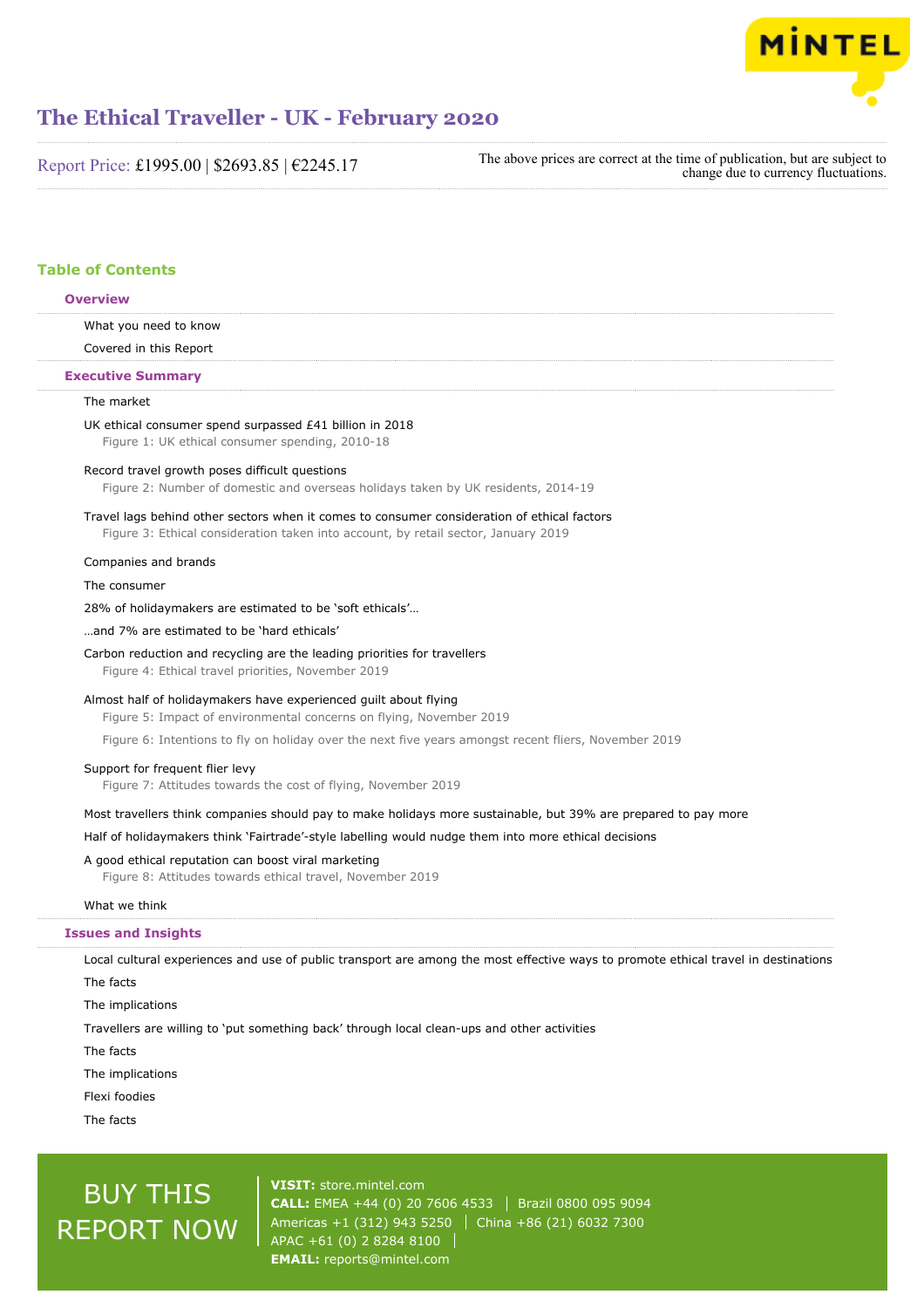

Report Price: £1995.00 | \$2693.85 | €2245.17

The above prices are correct at the time of publication, but are subject to change due to currency fluctuations.

| The implications                                                                                                                                                  |  |
|-------------------------------------------------------------------------------------------------------------------------------------------------------------------|--|
| Kicking the bucket-list                                                                                                                                           |  |
| The facts                                                                                                                                                         |  |
| The implications                                                                                                                                                  |  |
| The Market - What You Need to Know                                                                                                                                |  |
| UK ethical spend rose by 89% between 2010 and 2018                                                                                                                |  |
| Soft ethical travellers                                                                                                                                           |  |
| and hard ethical travellers                                                                                                                                       |  |
| Holidays are at record levels                                                                                                                                     |  |
| The limits of growth                                                                                                                                              |  |
| Offsetting proves controversial                                                                                                                                   |  |
| Green Speed rail project mooted                                                                                                                                   |  |
| <b>Market Drivers - Ethical Consumerism</b>                                                                                                                       |  |
| UK ethical consumer spend is over £40 billion a year                                                                                                              |  |
| Labelling has made food and drink the biggest ethical spend category                                                                                              |  |
| Figure 9: UK ethical consumer spending, 2010-18                                                                                                                   |  |
| Half of consumers are prepared to boycott unethical companies                                                                                                     |  |
| Figure 10: Attitudes towards ethical/unethical companies, November 2019                                                                                           |  |
| Travel lags behind other consumer sectors when it comes to ethical choices<br>Figure 11: Ethical consideration taken into account, by retail sector, January 2019 |  |
|                                                                                                                                                                   |  |
| Environmental policy is a low booking priority for holidaymakers<br>Figure 12: Main reasons for choosing travel company, package vs independent, February 2019    |  |
| 'Soft ethical' and 'hard ethical' travellers                                                                                                                      |  |
|                                                                                                                                                                   |  |
| <b>Market Drivers - The Travel Market</b>                                                                                                                         |  |
| 2019 looks like another record year for holidays<br>Figure 13: Trends in the number and value of domestic holidays taken by UK residents, 2014-18                 |  |
| Figure 14: Trends in the number and value of overseas holidays taken by UK residents, 2014-18                                                                     |  |
|                                                                                                                                                                   |  |
| but record growth brings new problems                                                                                                                             |  |
| Dealing with overtourism                                                                                                                                          |  |
| Tourism taxes                                                                                                                                                     |  |
| The climate emergency                                                                                                                                             |  |
| UK commits to net zero by 2050                                                                                                                                    |  |
| Aviation emissions - global                                                                                                                                       |  |
| Low fares and over-capacity have fuelled rise in air travel<br>Figure 15: Volume of overseas holidays taken by UK residents, by main mode of travel, 2014-18      |  |
| Aviation emissions - UK                                                                                                                                           |  |
| Carbon offsetting continues to be controversial                                                                                                                   |  |
| Cruise/ferry operators are launching cleaner vessels                                                                                                              |  |
|                                                                                                                                                                   |  |

# **BUY THIS** REPORT NOW

**VISIT:** [store.mintel.com](/reports.mintel.com//display/store/987998/) **CALL:** EMEA +44 (0) 20 7606 4533 | Brazil 0800 095 9094 Americas +1 (312) 943 5250  $\vert$  China +86 (21) 6032 7300 APAC +61 (0) 2 8284 8100 **EMAIL:** [reports@mintel.com](mailto:reports@mintel.com)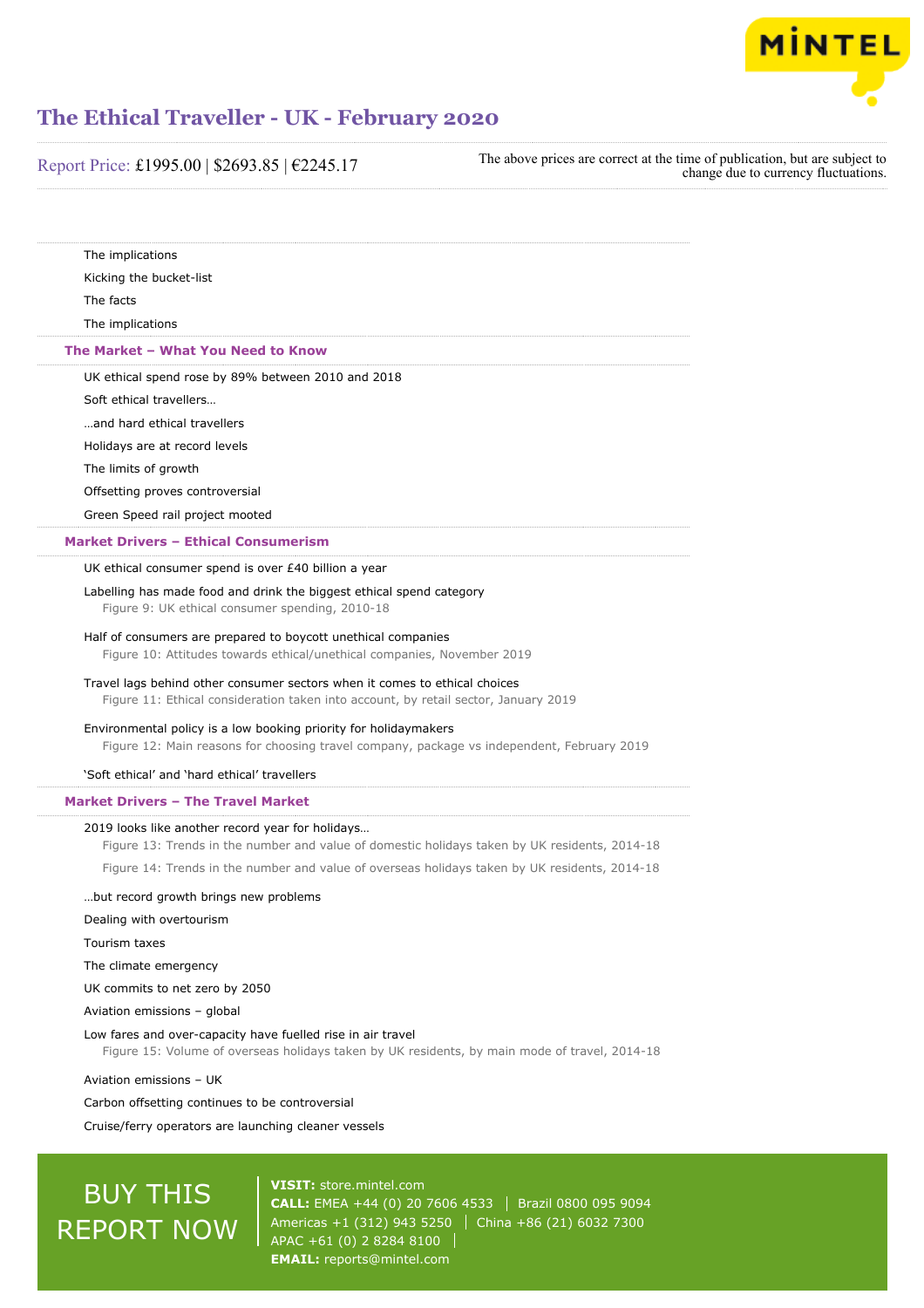

| Report Price: £1995.00   \$2693.85   €2245.17                                                                                      | The above prices are correct at the time of publication, but are subject to<br>change due to currency fluctuations. |
|------------------------------------------------------------------------------------------------------------------------------------|---------------------------------------------------------------------------------------------------------------------|
|                                                                                                                                    |                                                                                                                     |
| Green Speed rail could open up aviation alternatives                                                                               |                                                                                                                     |
| Certification is improving but is still a barrier to ethical travel choices                                                        |                                                                                                                     |
| TUI's greener, fairer pledge                                                                                                       |                                                                                                                     |
| <b>Companies and Brands - What You Need to Know</b>                                                                                |                                                                                                                     |
| Cities of the future                                                                                                               |                                                                                                                     |
| Wild at heart                                                                                                                      |                                                                                                                     |
| Green challenge                                                                                                                    |                                                                                                                     |
| The war on plastic                                                                                                                 |                                                                                                                     |
| Meat-free tours                                                                                                                    |                                                                                                                     |
| Slow train coming                                                                                                                  |                                                                                                                     |
| <b>Launch Activity and Product Trends</b>                                                                                          |                                                                                                                     |
| Green city breaks                                                                                                                  |                                                                                                                     |
| Eco challenge                                                                                                                      |                                                                                                                     |
| Rewilding nature, rewilding people                                                                                                 |                                                                                                                     |
| Plastic-free travel                                                                                                                |                                                                                                                     |
| Plant-based travel                                                                                                                 |                                                                                                                     |
| Taking the slow lane                                                                                                               |                                                                                                                     |
| The Consumer - What You Need to Know                                                                                               |                                                                                                                     |
| Reducing emissions and recycling are seen as the leading priorities                                                                |                                                                                                                     |
| Reducing poverty is a key priority for long-haul travellers                                                                        |                                                                                                                     |
| Flight guilt takes off                                                                                                             |                                                                                                                     |
| UK breaks and foreign train travel will acquire social kudos                                                                       |                                                                                                                     |
| Six in 10 think companies should pay for sustainability, but four in 10 are willing to pay extra                                   |                                                                                                                     |
| Consumers would respond to clearer ethical travel labelling                                                                        |                                                                                                                     |
| 35% of travellers have recommended a travel company because of its ethical reputation                                              |                                                                                                                     |
| <b>Consumer Priorities for Ethical Travel</b>                                                                                      |                                                                                                                     |
| Decarbonisation and recycling are seen as the biggest ethical travel priorities overall                                            |                                                                                                                     |
| Poverty reduction is a leading priority for long-haul travellers<br>Figure 16: Ethical travel priorities, November 2019            |                                                                                                                     |
| Travellers are positive about sustainable hotel practices but often forget to recycle                                              |                                                                                                                     |
| Green holidays can be a catalyst for lifestyle changes                                                                             |                                                                                                                     |
| <b>Attitudes Towards Flying</b>                                                                                                    |                                                                                                                     |
| Six in 10 holidaymakers travel by air<br>Figure 17: Transport modes used for holiday, November 2019                                |                                                                                                                     |
| 22% of air travellers are 'frequent holiday fliers'<br>Figure 18: Frequency of holiday flying, November 2019                       |                                                                                                                     |
| Almost half of holidaymakers have experienced flight guilt<br>Figure 19: Impact of environmental concerns on flying, November 2019 |                                                                                                                     |

**CALL:** EMEA +44 (0) 20 7606 4533 | Brazil 0800 095 9094 Americas +1 (312) 943 5250 | China +86 (21) 6032 7300 APAC +61 (0) 2 8284 8100 **EMAIL:** [reports@mintel.com](mailto:reports@mintel.com)

REPORT NOW